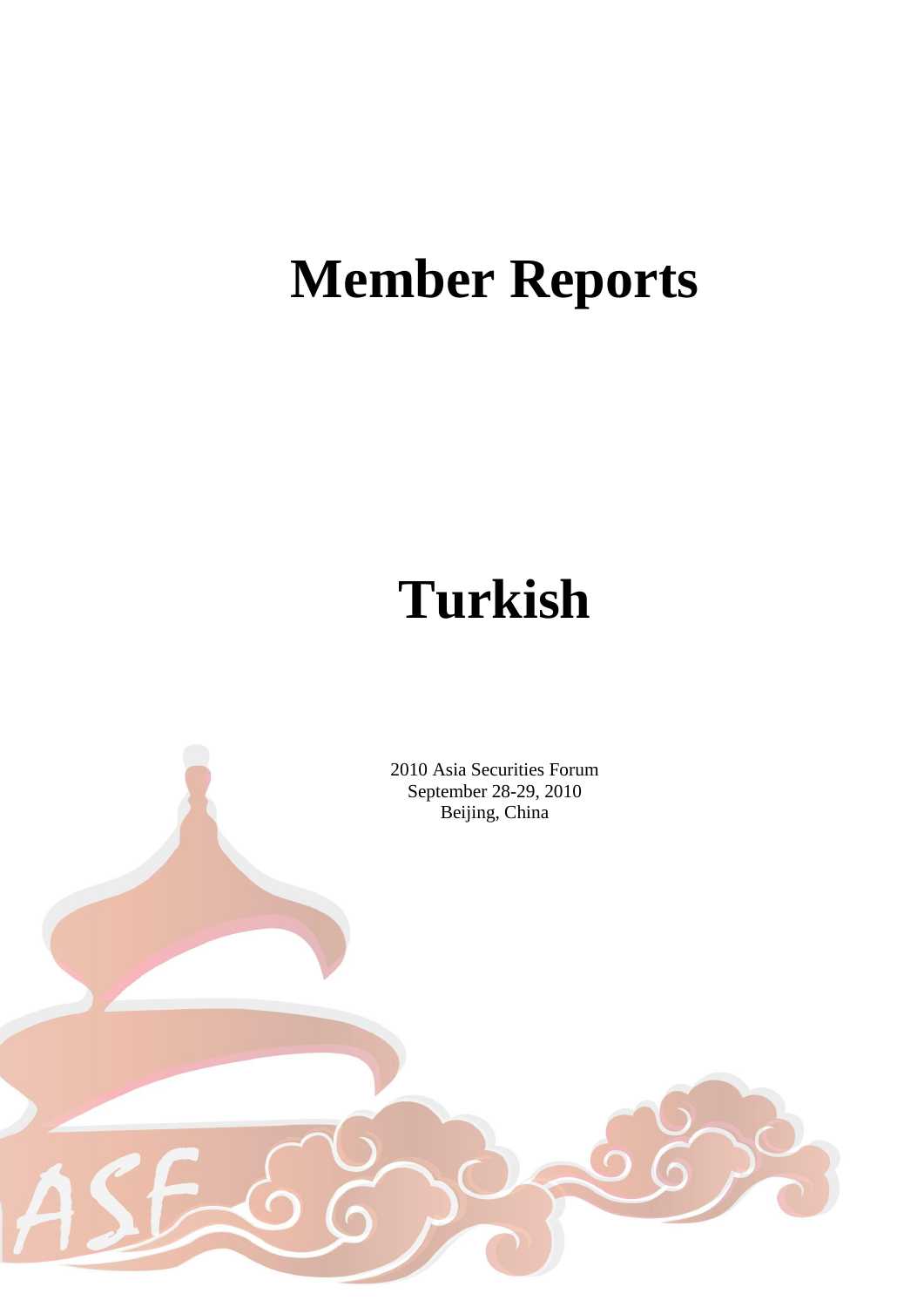

## **TURKISH ECONOMY & CAPITAL MARKETS**

**TSPAKB** The Association of Capital Market Intermediary Institutions of Turkey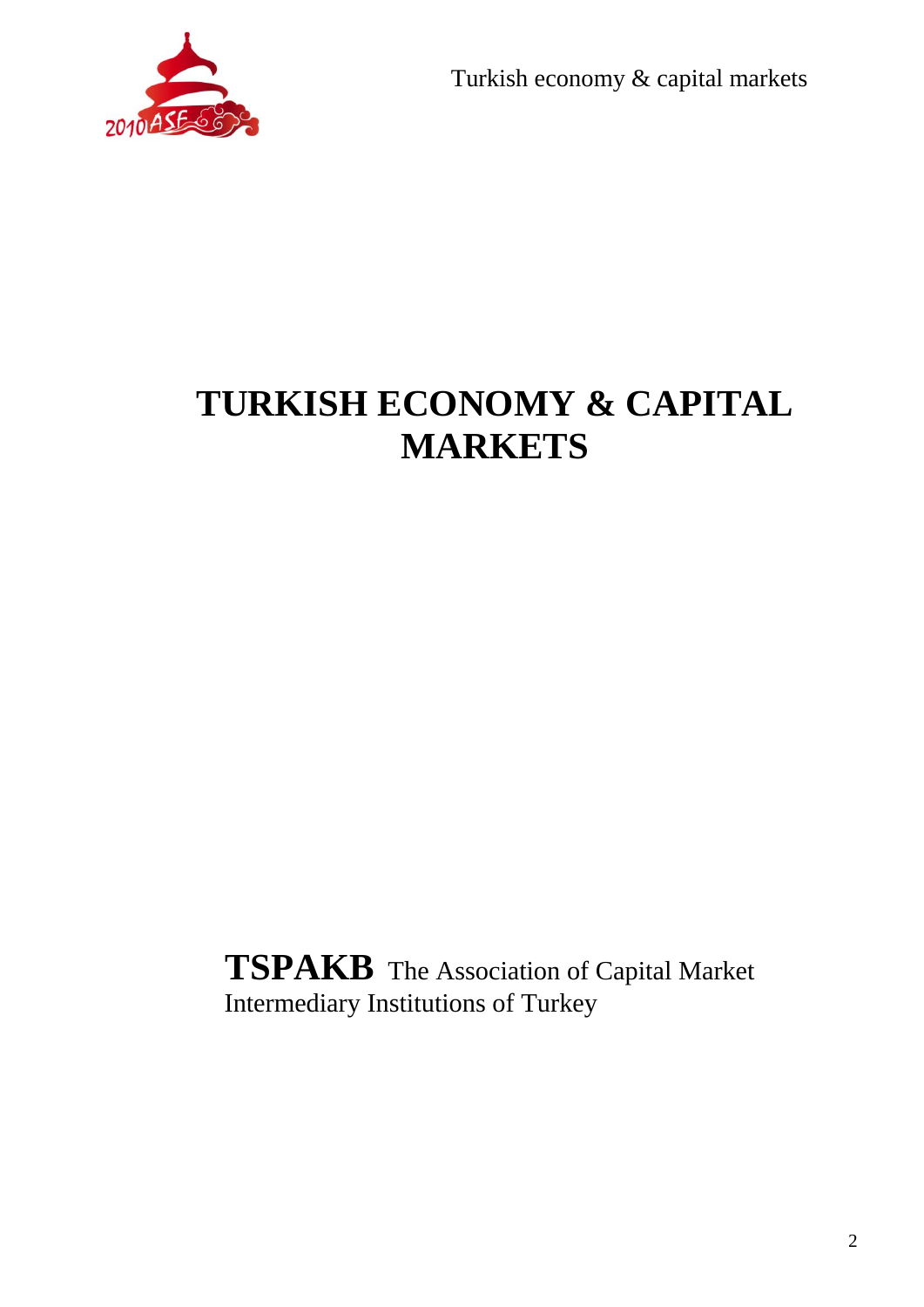

## **TURKISH ECONOMY & CAPITAL MARKETS 2010**

**Edited by** Alparslan Budak

**Written by** Ekin Fıkırkoca

Istanbul, August 2010

TSPAKB Publication No. 50

Print: Printcenter Tel.: (212) 371 03 00 Fax: (212) 280 96 04

ISBN-978-975-6483-23-7

For online version please visit TSPAKB's website at www.tspakb.org.tr.This report has been prepared by TSPAKB for information purposes only. TSPAKB exerts maximum effort to ensure that the information published in this report is obtained from reliable sources, is up-to-date and accurate. However, TSPAKB can not guarantee the accuracy, adequacy or integrity of the data or information. Information, comments and recommendations should not be construed as investment advice. TSPAKB does not accept any responsibility for any losses or damages that could result from the use of any information in this report. This report may be used without prior permission, provided that it is appropriately quoted.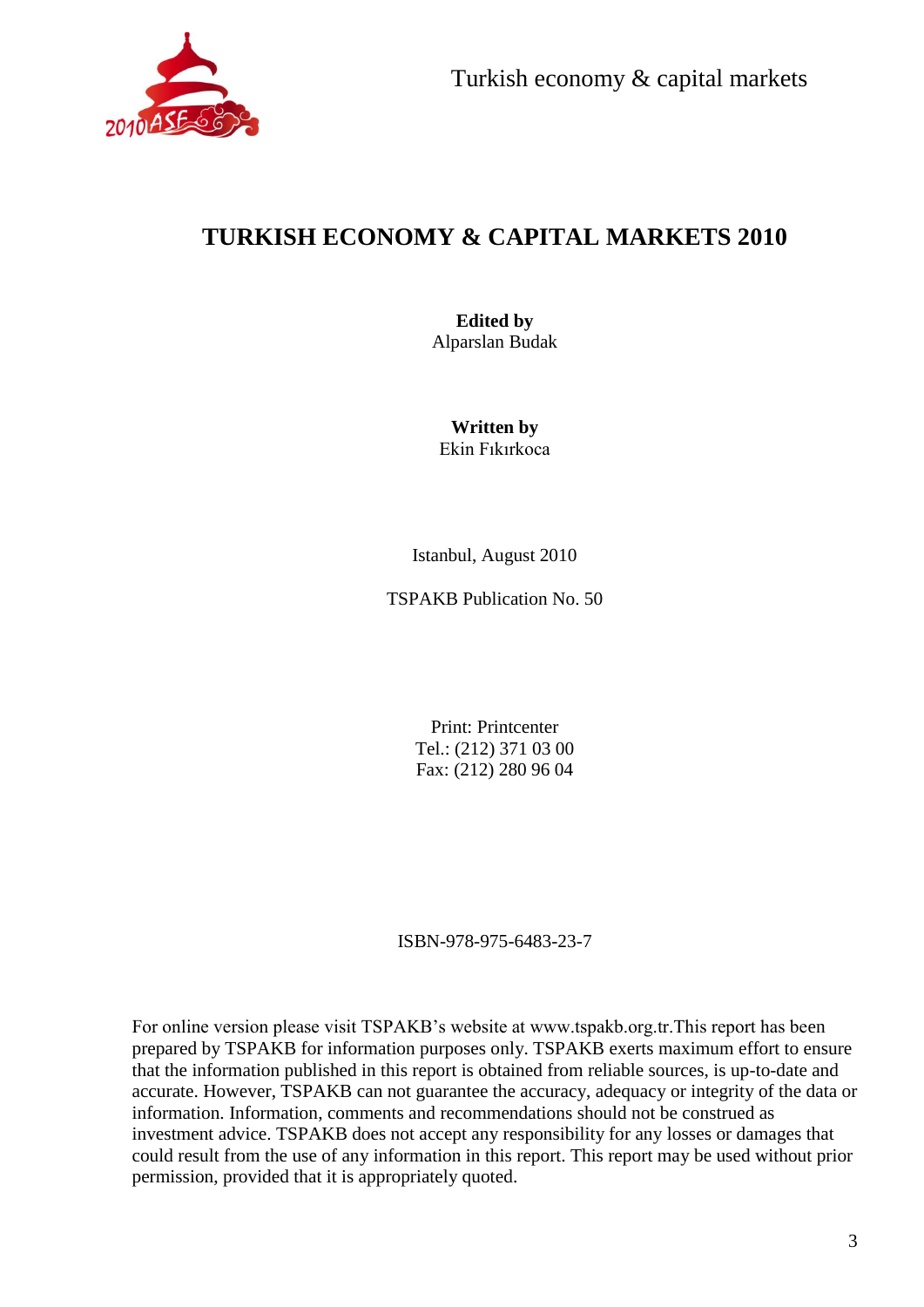

## **TABLE OF CONTENTS**

| MONETARY AND EXCHANGE RATE POLICIES, INFLATION4 |
|-------------------------------------------------|
|                                                 |
|                                                 |
|                                                 |
|                                                 |
|                                                 |
|                                                 |
| <b>AGENDA OF THE TURKISH CAPITAL MARKETS14</b>  |
|                                                 |
|                                                 |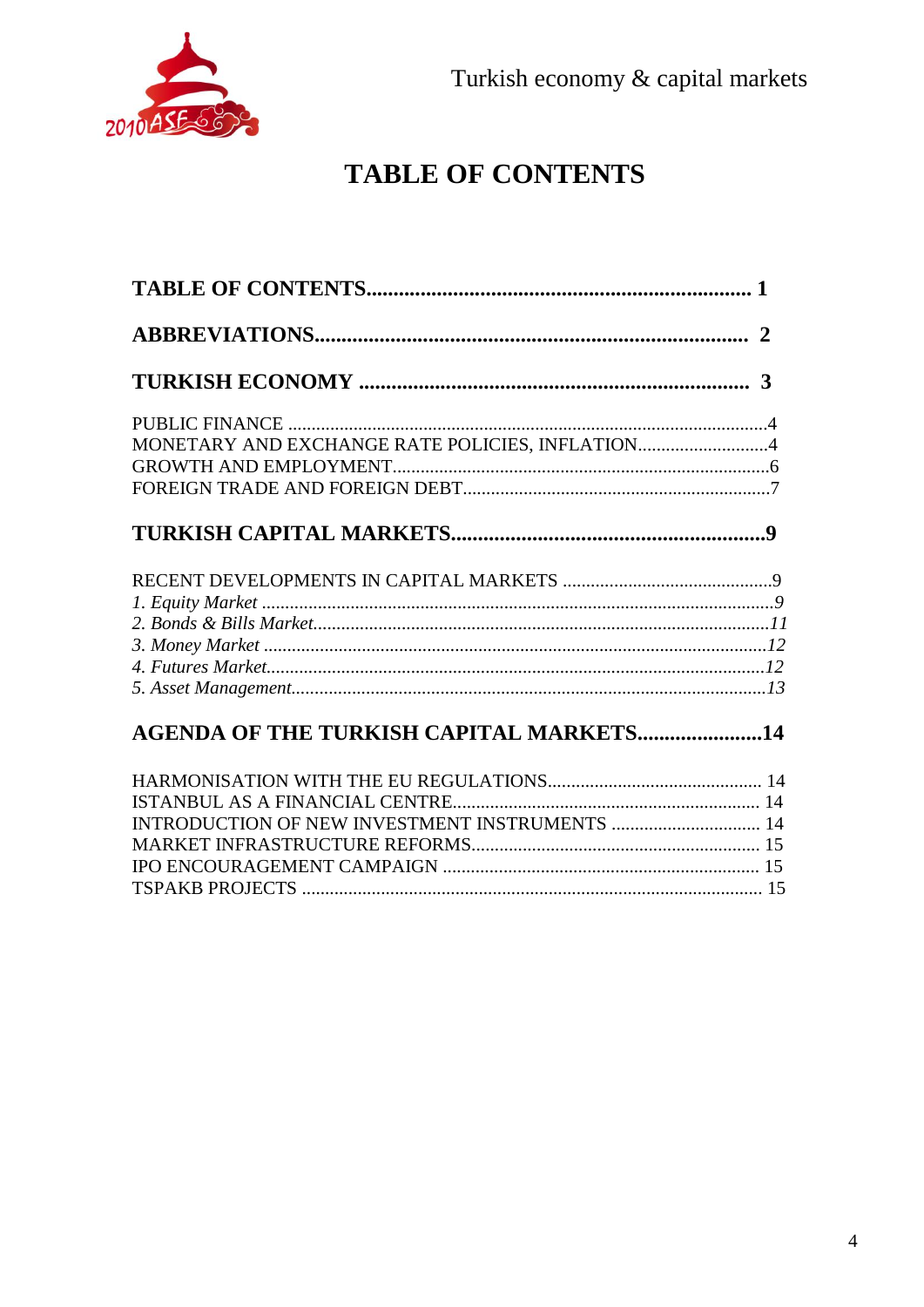

## **ABBREVIATIONS**

## **Term Definition**

| <b>CBRT</b>   | Central Bank of the Republic of Turkey                                |
|---------------|-----------------------------------------------------------------------|
| <b>CMB</b>    | <b>Capital Markets Board</b>                                          |
| <b>CRA</b>    | <b>Central Registry Agency</b>                                        |
| <b>FDI</b>    | Foreign Direct Investment                                             |
| <b>GDP</b>    | <b>Gross Domestic Product</b>                                         |
| IMF           | <b>International Monetary Fund</b>                                    |
| <b>ISE</b>    | Istanbul Stock Exchange                                               |
| MCap          | <b>Market Capitalization</b>                                          |
| MoF           | Republic of Turkey Ministry of Finance                                |
| Takasbank     | <b>ISE Settlement and Custody Bank</b>                                |
| TL.           | Turkish Lira                                                          |
| Treasury      | Republic of Turkey Prime Ministry Undersecretariat of Treasury        |
| <b>TSPAKB</b> | The Association of Capital Market Intermediary Institutions of Turkey |
| TurkDex       | <b>Turkish Derivatives Exchange</b>                                   |
| Turkstat      | <b>Turkish Statistical Institute</b>                                  |
|               |                                                                       |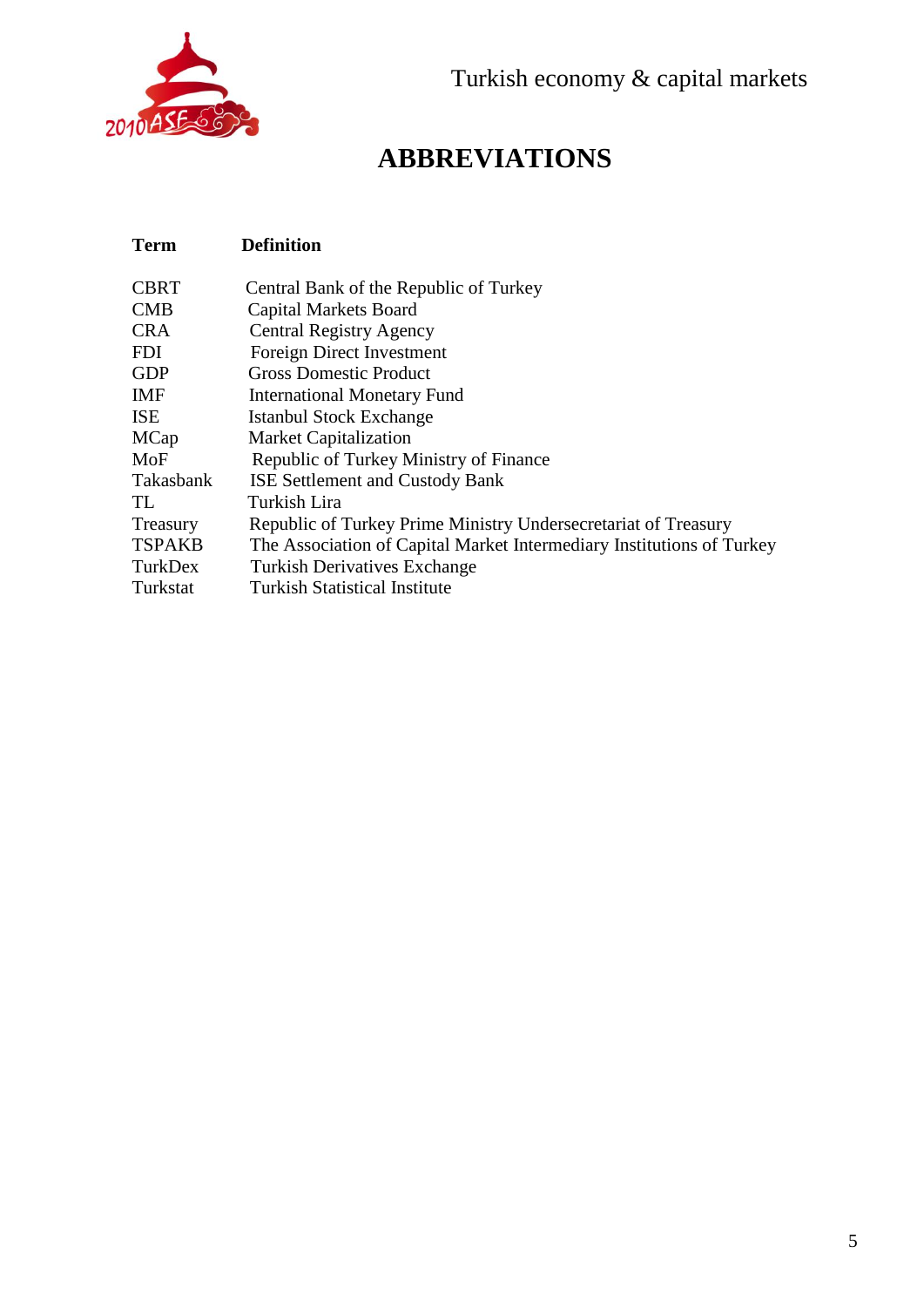

## **TURKISH ECONOMY**

This report begins with an analysis of the performance of the Turkish economy in the last decade,continues with recent developments in the capital market, and finally lays out the prospects for the market.

The Turkish economy has undergone significant changes during the past three decades. It has moved from a protected state-directed system to a market-oriented free enterprise system.Reforms initiated since 1980 have largely reduced the role of the public sector in the economy,liberalized foreign trade, removed capital transfer and exchange controls and encouraged foreign investment. A customs union with the European Union came into force in December 1995.

A new set of reforms were undertaken starting from end-1999, as a new economic stabilization program anchored in the stand-by arrangement with the IMF was initiated and the country was granted "candidate country" status by the EU. However, the overvaluation of the Turkish Lira (TL) and weak financial sector led to the abandonment of crawling peg exchange rate regime in February 2001 and the TL was left to float. The Turkish Lira devalued sharply, pushing up inflation to around 80%. Amidst the uncertain economic outlook, GDP contracted by nearly 6%, while unemployment jumped above 8% in 2001.

A new economic program, still backed by an IMF stand-by agreement, was launched under the free-floating exchange rate regime. The program aimed to restore confidence and stability by restructuring the public sector and further liberalising the economy. Comprehensive structural reforms were undertaken, especially in the banking sector. 22 banks, out of 80, were nationalised. The rest were recapitalised and later some merged.

The new government formed by the Justice and Development Party (AKP) in the November 2002 elections pursued the IMF programme aiming at the liberalisation of the economy. Meanwhile, the European Council decided to open membership talks with Turkey in December 2004 and accession negotiations started officially in October 2005. The AKP government was re-elected in November 2007. The IMF program ended in May 2008. The next general elections are scheduled for November 2011.

Turkey benefited from the increased foreign investors' interest like many emerging countries over the last few years and attracted significant capital flows, both in the form of direct investment and portfolio flows. While inflation was tamed, the economy grew by an average rate of 7% during 2002-2006. However, the unemployment rate remained high during the same period, and rose further, as the economy contracted significantly amidst the global crisis.

Although it was not exposed directly to the sub-prime market, the global financial crisis affected the Turkish economy through the deterioration in external financing conditions, weakening foreign trade and destabilized confidence. Nevertheless, financial sector reforms completed after the 2001 crisis and improved public debt dynamics helped Turkey's economy; and sovereign credit ratings were upgraded by international rating agencies between December 2009 and February 2010.Turkey's foreign currency sovereign rating is still at speculative grade, BB for S&P, Ba2 for Moody'sand BB+ for Fitch.

#### **Public Finance**

Strict fiscal policy was the main pillar under the macro-economic programs backed by the IMF.Fiscal discipline coupled with important privatisation efforts led to a significant improvement in the budgetary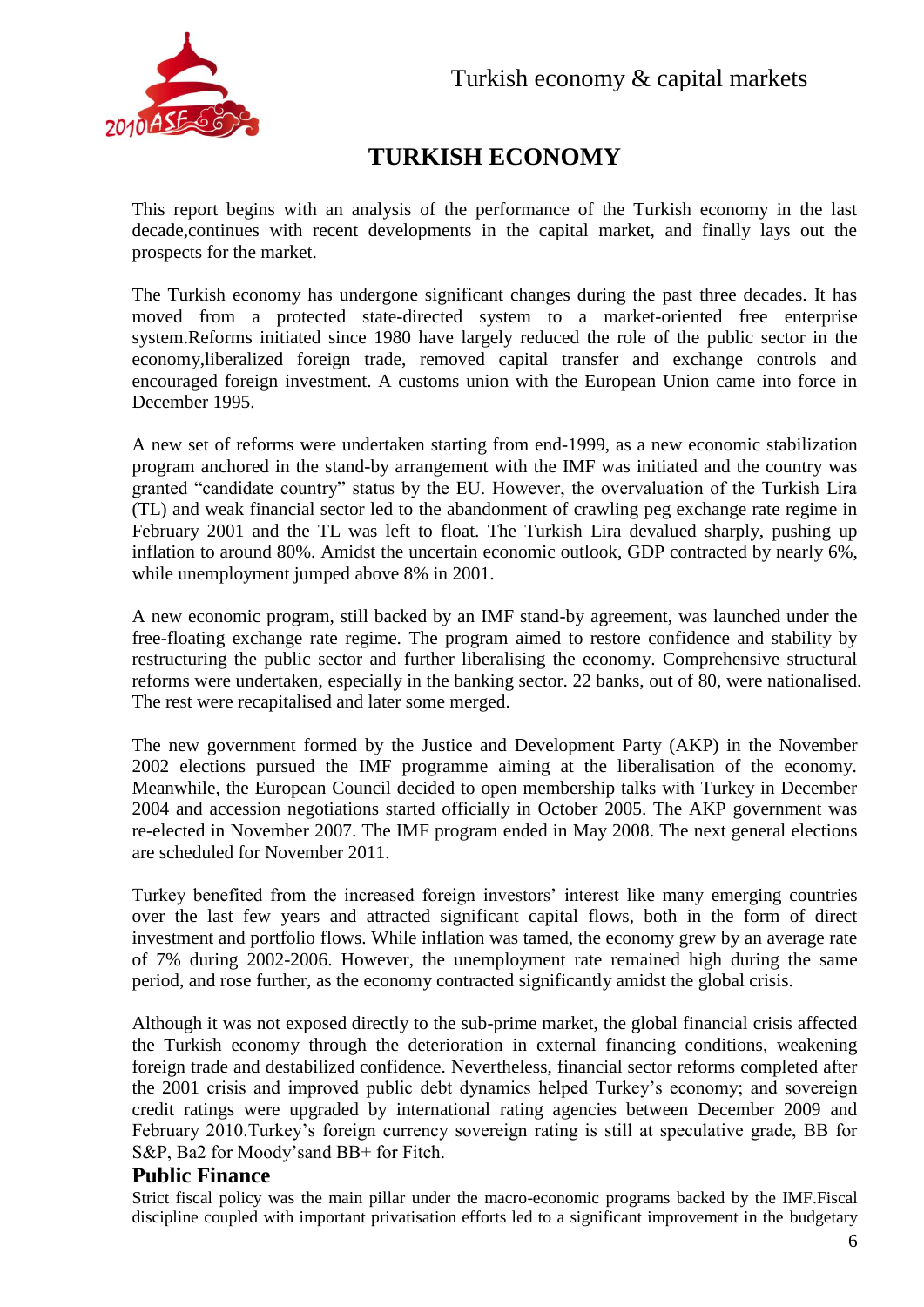

primary balance between 2001 and 2006. Reduced interest payments mirroring a decline in risk premia, also helped the decline in the central government's budget balance. However, the fiscal policies were loosened in 2007, the year of general elections. The deterioration continued in 2008 and the primary surplus to GDP ratio fell to 3.5%, down from 5-6%. The deviation from initial targets was more pronounced in 2009, in the aftermath of the global crisis. While the primary balance fell to as low as 0.1% of GDP, the overall budget deficit reached 5.5% of total output.



In the first half of 2010, the primary surplus tripled in TL terms to reach US\$ 8 billion, while the budget deficit contracted by 1/3 (in TL terms) down to US\$ 10 billion. These figures still compare unfavourably with previous years.

Public sector's outstanding debt had increased sharply after the 2001 crisis when many banks were nationalised and taken over by the Savings Deposit Insurance Fund. It declined gradually to 28% of GDP by the end of 2008, from 66% in 2001. However, with deteriorating budget balances, public debt rose in 2009. Total public debt, calculated by netting some public sector assets, rose by 4 percentage points to 33% of GDP at end-2009. EU-defined total public debt recorded 45% of GDP, compared to 39% a year ago. The outstanding domestic debt rose slightly by 4%, in TL terms, in the first half of 2010.

Targeting a sustainable public debt stock and budget deficit, the government announced in May 2010 that it plans to adopt a "fiscal rule" to be effective starting from 2011. However the parliamentary procedure regarding this law has been recently postponed.

#### **Monetary and Exchange Rate Policies, Inflation**

It used to be a general policy of the Central Bank of the Republic of Turkey (CBRT) to permit the devaluation of the Turkish Lira in line with the inflation rate until the 1999 stand-by program. The initial program consisted of a crawling exchange rate peg, coupled with limits imposed on the growth of monetary aggregates.

After the collapse of the pegged exchange rate regime, Turkey adopted a free-floating exchange rate regime and moved gradually to an explicit inflation-targeting policy. Six zeros were removed from the currency at the beginning of the year 2005, with the help of the decline in inflation rates.

Although declining to single-digit levels, which was an important achievement for the country, inflation remained above the targets between 2006 and 2008, due partly to rising international intermediary goods' prices. In this context, in 2008 the Central Bank revised its medium-term targets to 7.5% and 6.5% for 2009 and 2010, respectively, up from the initial 4% level.

With the growth performance being hit by the global crisis, the Central Bank of Turkey followed a countercyclical monetary policy, leading to sizeable cuts in the short-term policy interest rates (corresponding to O/N borrowing rates) starting from November 2008, as summarised in the table. Interest rates were cut gradually from 16.75% in July 2008, to 6.5% in November 2009. Shortterm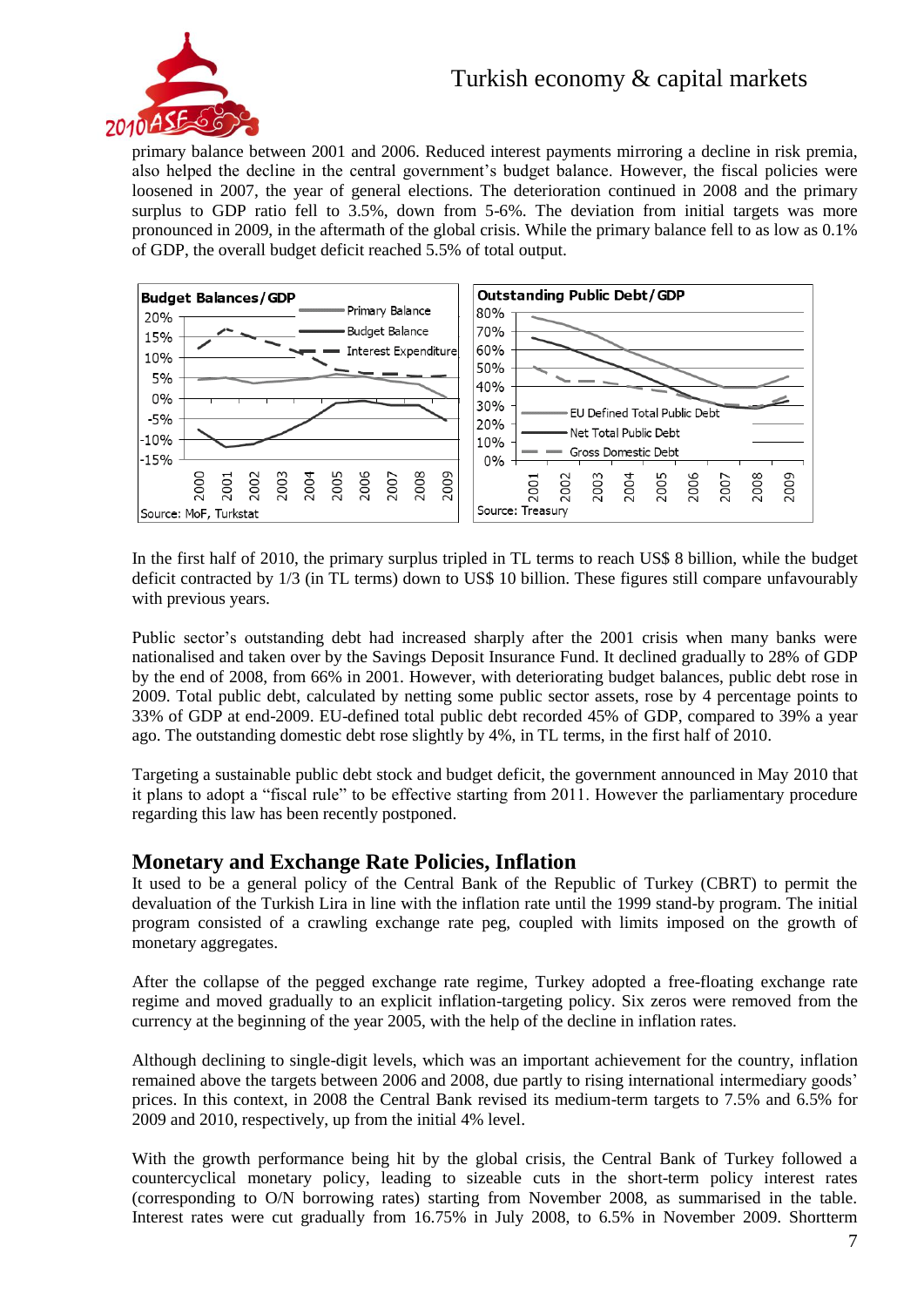

interest rates were kept unchanged in 1H2010. In the meantime, as previously announced in its exit strategy, the Monetary Policy Committee established the one week repo lending rate as the new policy rate in May, setting it at 7%.

| <b>Monetary Policy Committee Decisions</b> |                 |                  |               |                 |                  |  |  |  |  |  |
|--------------------------------------------|-----------------|------------------|---------------|-----------------|------------------|--|--|--|--|--|
| 2008 Meeting                               | <b>Decision</b> | <b>Borrowing</b> | 2009 Meeting  | <b>Decision</b> | <b>Borrowing</b> |  |  |  |  |  |
| <b>Dates</b>                               | $(%$ points)    | Rate (O/N)       | <b>Dates</b>  | $(%$ points)    | Rate (O/N)       |  |  |  |  |  |
| Jan-08                                     | $-0.25$         | 15.50            | Jan-09        | $-2.00$         | 13.00            |  |  |  |  |  |
| Feb-08                                     | $-0.25$         | 15.25            | Feb-09        | $-1.50$         | 11.50            |  |  |  |  |  |
| May-08                                     | 0.50            | 15.75            | Mar-09        | $-1.00$         | 10.50            |  |  |  |  |  |
| Jun-08                                     | 0.50            | 16.25            | Apr-09        | $-0.75$         | 9.75             |  |  |  |  |  |
| Jul-08                                     | 0.50            | 16.75            | May-09        | $-0.50$         | 9.25             |  |  |  |  |  |
| Nov-08                                     | $-0.50$         | 16.25            | Jun-09        | $-0.50$         | 8.75             |  |  |  |  |  |
| Dec-08                                     | $-1.25$         | 15.00            | Jul-09        | $-0.50$         | 8.25             |  |  |  |  |  |
|                                            |                 |                  | Aug-09        | $-0.50$         | 7.75             |  |  |  |  |  |
|                                            |                 |                  | Sep-09        | $-0.50$         | 7.25             |  |  |  |  |  |
|                                            |                 |                  | Oct-09        | $-0.50$         | 6.75             |  |  |  |  |  |
|                                            |                 |                  | <b>Nov-09</b> | $-0.25$         | 6.50             |  |  |  |  |  |
| Source: CBRT                               |                 |                  |               |                 |                  |  |  |  |  |  |

Inflation was one of the most serious problems faced by the Turkish economy in the 1990s. The anti-inflation programme initiated in early 2000 with the crawling peg as its main pillar, managed to pull inflation steadily down. However, the outbreak of the crisis in 2001, coupled with a sharp devaluation of the currency swept away the gains of this period, and annual inflation rose back to around 80%.

The Central Bank of Turkey started to implement an inflation targeting policy starting from the year 2002. With the help of the revaluation of the Turkish lira amidst favourable global conditions, inflation came down significantly. Although inflation realisations have been above target from 2006 to 2008, those rates are the lowest inflation levels recorded in the last three decades.

| Inflation Targets and Realisations (CPI, % y-o-y change) |      |      |           |     |     |     |      |     |        |                                                        |      |
|----------------------------------------------------------|------|------|-----------|-----|-----|-----|------|-----|--------|--------------------------------------------------------|------|
|                                                          |      |      |           |     |     |     |      |     |        | 2002 2003 2004 2005 2006 2007 2008 2009 2010 2011 2012 |      |
| ' Target CPI                                             | 35.0 |      | 20.0 12.0 | 8.0 | 5.0 | 4.0 | 4.0  | 7.5 | 6.5    | 5.5                                                    | 5.01 |
| Realisation                                              | 29.7 | 18.4 | 9.3       | 7.7 | 97  | 8.4 | 10.1 | 65  | $\sim$ | $\overline{\phantom{0}}$                               |      |
| Source: CBRT                                             |      |      |           |     |     |     |      |     |        |                                                        |      |

Under weak demand conditions, CPI inflation slowed down to 6.5% in 2009, compared to the targeted rate of 7.5%. Year-on-year inflation rose to 8.4% by end-June 2010, partly due to low base effect and tax increases in various sectors in early 2010. The year-end consensus forecast for 2010 CPI is around 7.5%.

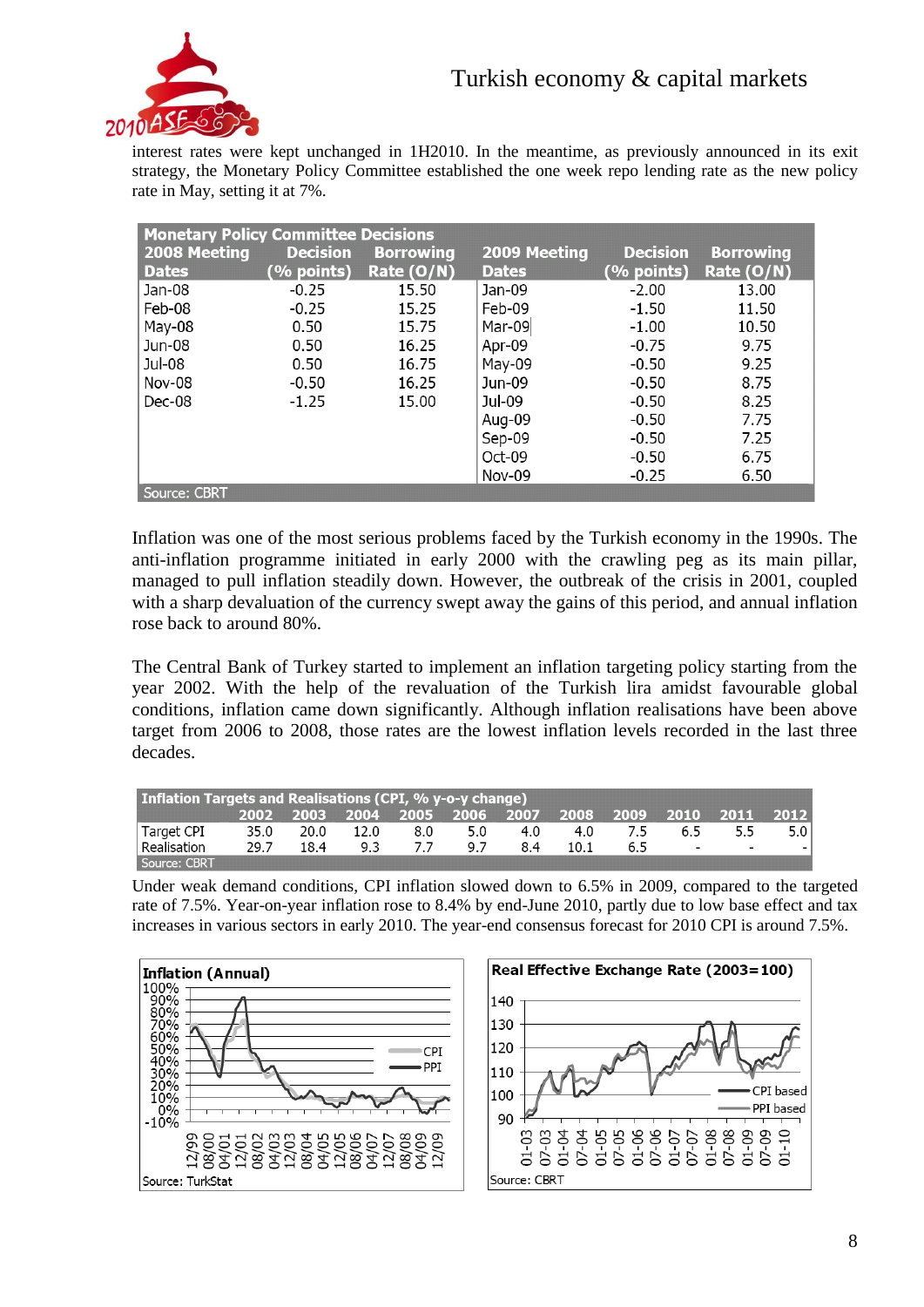

As stated above, Turkey adopted the floating exchange rate regime in 2001. The improvement in macroeconomic balances and increased foreign investors' interest towards emerging markets had led to an appreciation of the Turkish lira until September 2008, when the global crisis peaked. TL started depreciated sharply within a few months, and CBRT had to take several measures aiming to ease liquidity in the FX markets. As the effects of the crisis started to fade down, TL restarted to appreciate starting from 2Q2009. As of June 2010, the real effective exchange rate reached the levels recorded prior to the collapse of Lehman. The Central Bank exchange rates for 30 June 2010 were TL 1.5737=US\$ 1, and TL 1.9292=€ 1.

#### **Growth and Employment**

After 5 years of robust growth averaging 7.2% during 2002-2006, GDP growth slowed down to 4.5% in 2007 with deteriorating international conditions, and further to 1.1% in 2008 as a reflection of the global financial crisis. Turkey's economy was affected through the deterioration in external financing conditions, weakening foreign trade and destabilized confidence. The economy contracted by an unprecedented 14% y-o-y in the first quarter of 2009. The contraction rates eased in the following quarters, partly thanks to tax incentives granted in various durable goods. The financial intermediation industry was the best performer in 2009 with 8.5% real growth.

Overall, real GDP contracted by 4.7% in 2009. GDP per capita declined by 18% in US\$ terms, to record US\$ 8,590.



The relative improvement in output continued over 1Q2010, as quarterly GDP rose by 12% compared to the low base of 1Q2009. Annualised figures point to 1.2% real increase over the last year. Seasonal and calendar adjusted GDP, on the other hand, rose by only 0.1% compared to 4Q2010. Annualised figures point to 2.6% increase compared to 4Q2009. Monthly industrial production figures show that the relative recovery continued throughout 2Q2010. The economy is expected to grow by around 5% in 2010.

Following the 2001 crisis, the unemployment level reached 10% in 2002. Despite high growth rates in GDP, it did not decline until 2007. With deteriorating domestic and external demand conditions in 2008, the unemployment level reached 11% on average in 2008, and 14% in 2009. Although monthly figures in 2010 point to a slight improvement in line with seasonal trends, annualized figures are still above 13%. Meanwhile, it should be added that the participation rate to the workforce is quite limited around 48%.

#### **Foreign Trade and Foreign Debt**

Favourable external and internal demand conditions led to an important rise in Turkey's foreign trade in the period preceding the global crisis. As imports rose faster than exports, the trade deficit expanded rapidly, leading to a remarkable increase in the current account deficit of the country.

Note that as Turkey became a member of the Customs Union at the beginning of 1996, customs duties for European Union industrial goods were abolished.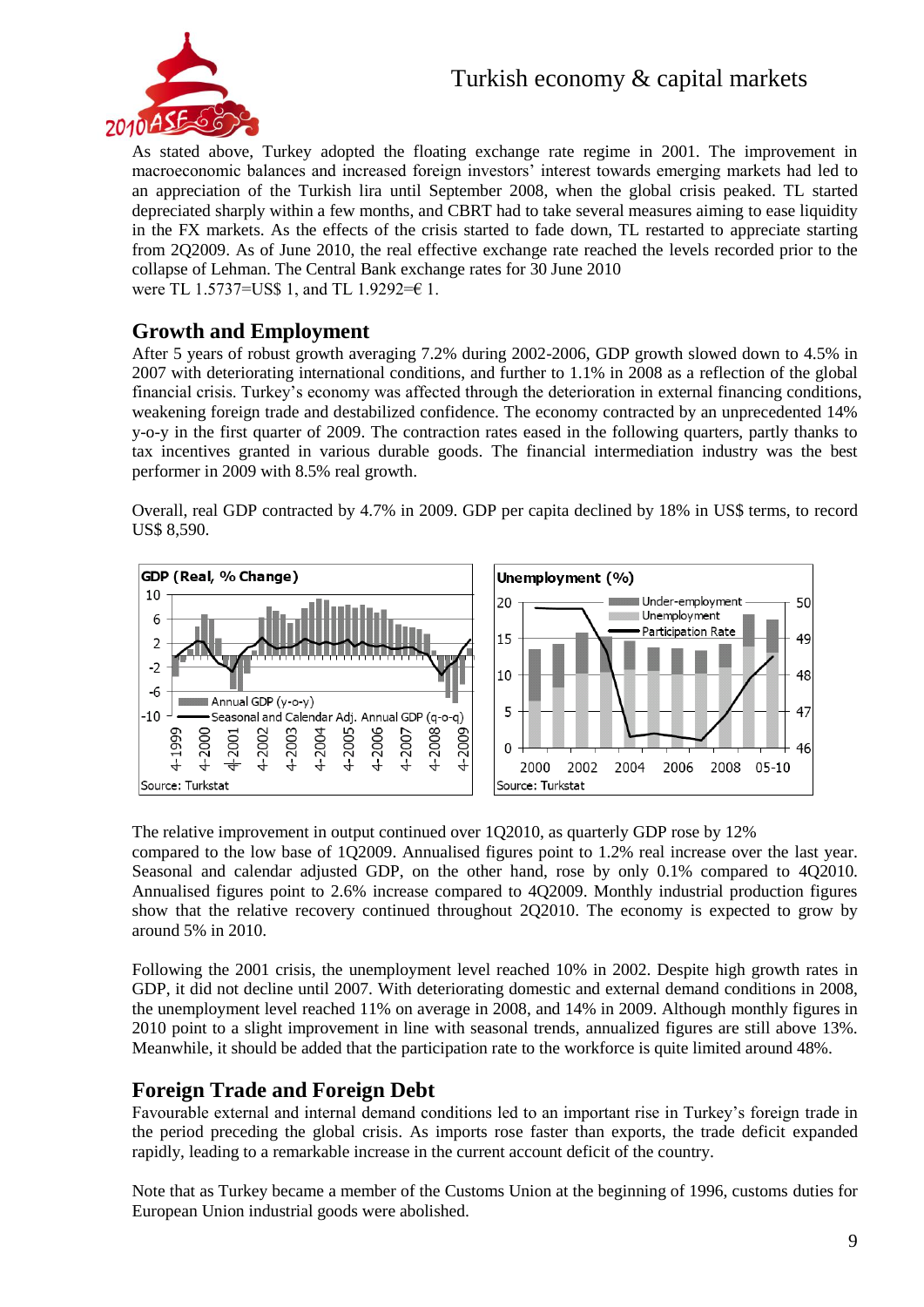

Turkish exports reached US\$ 132 billion in 2008, up from US\$ 31 billion in 2001, thanks to favourable global growth conditions and the diversification of the export markets. Nevertheless imports, 75% of which are intermediate goods, grew even faster to quadruple in 7 years, reflecting partly the rise in international commodity prices. While imports reached US\$ 200 billion by the end of 2008, the current account deficit recorded US\$ 41 billion.

With the contraction in global demand, exports started to decline in the last quarter of 2008. In 2009, Turkish exports were down by 23% year-on-year. Imports, on the other hand contracted even faster by 45%. The current account deficit went down by 67% to US\$ 14 billion.

However, this trend was reversed in 2010: Imports rose by 34%, as opposed to a 15% increase in exports; leading to a sharp expansion of the current account deficit. The deficit reached indeed US\$ 21 billion in the first half of 2010, exceeding the annual figure recorded in 2009. The 12- month rolling deficit measures US\$ 27 billion.



Turkey was able to attract significant amounts of foreign capital flows during 2004-2008, both in terms of direct investment and in terms of portfolio flows. Net foreign direct investments increased significantly, reaching a record-high US\$ 20 billion in 2007, up from an average of US\$ 0.6 billion in the 1990's. Net FDI went down to US\$ 16 billion in 2008 with the global crisis and recorded only US\$ 6 billion in 2009. 12-month rolling net FDI measures US\$ 5 billion as of June 2010.

Sizeable portfolio flows during 2003-2006 were replaced by US\$ 5 billion outflow in 2008. The portfolio balance pointed to a meagre inflow of US\$ 200 million in 2009. However, in the first half months of 2010, portfolio inflows reached US\$ 7 billion mainly due to Turkish Treasury's domestic and external borrowings.

In line with massive foreign capital inflows, Central Bank's gross foreign exchange reserves rose from around US\$ 25 billion in early 2000, to around US\$ 75 billion in 3Q2008. After the collapse of Lehman Brothers in September 2008, CBRT's reserves started to erode. Nevertheless, they recovered and are hovering around US\$ 70 billion since October 2009.

Turkey's external debt stock recorded US\$ 114 billion by end-2001. External debt expanded rapidly under favourable international liquidity conditions and reached US\$ 278 billion by end-2008. With limited access to international funds in the aftermath of the global financial turmoil, it has declined to US\$ 268 billion in 2009, and to US\$ 267 billion in 1Q2010, mainly due to the decline in the private sector borrowing. Total debt is composed of US\$ 54 billion of short-term foreign debt and US\$ 212 billion of long-term foreign debt, 121 billion of which belongs to the private sector.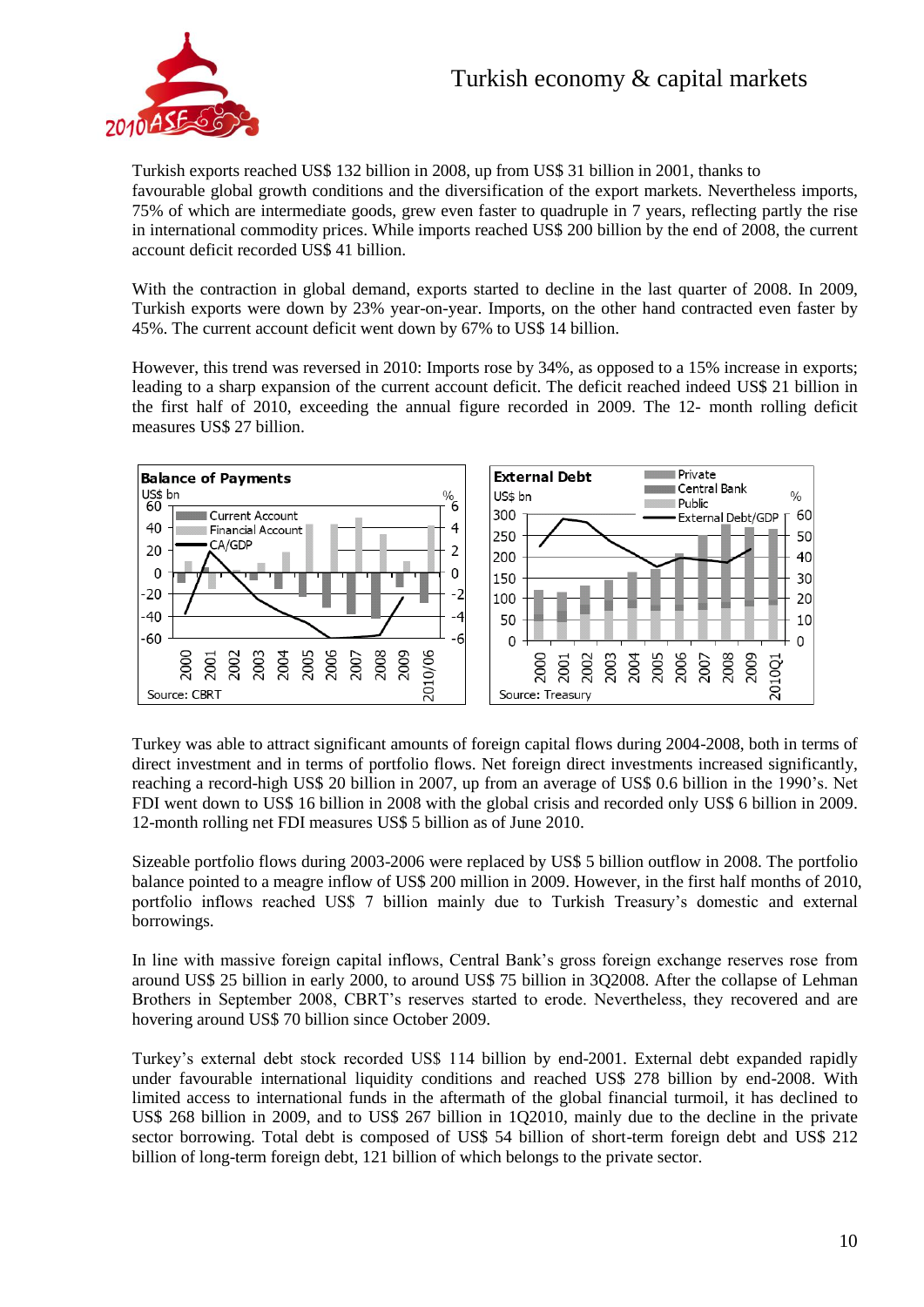

 $\frac{1}{2}$  $\cdots$ 

| <u>KET ELUNUMIL INDILATUKS</u>                        |               |                          |         |         |         |         |         |         |         |         |         |
|-------------------------------------------------------|---------------|--------------------------|---------|---------|---------|---------|---------|---------|---------|---------|---------|
|                                                       | <b>Units</b>  | 2000                     | 2001    | 2002    | 2003    | 2004    | 2005    | 2006    | 2007    | 2008    | 2009    |
| Population                                            |               |                          |         |         |         |         |         |         |         |         |         |
| Population (mid-year)                                 | mn            | 64.3                     | 65.1    | 66.0    | 66.9    | 67.7    | 68.6    | 69.4    | 70.3    | 71.1    | 71.9    |
| Employment (average)                                  | mn            | 21.5                     | 21.5    | 21.5    | 21.3    | 21.7    | 22.1    | 21.0    | 20.7    | 21.2    | 21.3    |
| Unemployment Rate                                     | %             | 6.5                      | 8.3     | 10.3    | 10.5    | 10.3    | 10.2    | 9.9     | 10.3    | 11.0    | 14.0    |
| Underemployment                                       | %             | 7.0                      | 6.0     | 5.5     | 4.8     | 4.1     | 3.3     | 3.6     | 3.0     | 3.3     | 4.4     |
| Output                                                |               |                          |         |         |         |         |         |         |         |         |         |
| Gross Domestic Product                                | USD bn        | 265.4                    | 196.7   | 230.5   | 304.9   | 390.4   | 481.5   | 526.4   | 649.1   | 742.1   | 617.6   |
| Aariculture                                           | $\frac{9}{6}$ | 14.1                     | 12.1    | 11.6    | 11.7    | 11.2    | 10.3    | 9.2     | 7.6     | 7.6     | 8.2     |
| Industry                                              | $\frac{9}{6}$ | 23.3                     | 25.7    | 25.2    | 24.7    | 24.9    | 25.4    | 25.6    | 20.0    | 19.8    | 18.8    |
| Services + Others                                     | $\frac{9}{6}$ | 62.6                     | 62.2    | 63.2    | 63.6    | 63.9    | 64.4    | 65.2    | 72.4    | 72.6    | 72.9    |
| Real GDP Growth (y-o-y)                               | %             | 6.8                      | $-5.7$  | 6.2     | 5.3     | 9.4     | 8.4     | 6.9     | 4.7     | 0.7     | $-4.7$  |
| Prices                                                |               |                          |         |         |         |         |         |         |         |         |         |
| Producers' Prices (y-o-y)                             | %             | 32.7                     | 88.6    | 30.8    | 13.9    | 13.8    | 2.7     | 11.6    | 5.9     | 8.1     | 5.9     |
| Consumer Prices (y-o-y)                               | %             | 39.0                     | 68.5    | 29.7    | 18.4    | 9.3     | 7.7     | 9.7     | 8.4     | 10.1    | 6.5     |
| USD/TL (y-o-y cha.)                                   | $\frac{9}{6}$ | 24.4                     | 115.3   | 13.3    | $-15.0$ | $-4.1$  | 0.4     | 4.8     | $-17.5$ | 31.3    | $-2.3$  |
| USD/TL (annual avg.)                                  | USD/TL        | 0.6242                   | 1.2285  | 1.5071  | 1.4916  | 1.4221  | 1.3408  | 1.4314  | 1.3005  | 1.2944  | 1.5469  |
| <b>External Balance</b>                               |               |                          |         |         |         |         |         |         |         |         |         |
| Exports (FOB)                                         | USD bn        | 27.8                     | 31.3    | 36.1    | 47.3    | 63.2    | 73.5    | 85.5    | 107.3   | 132.0   | 102.1   |
| Imports (CIF)                                         | USD bn        | 54.5                     | 41.4    | 51.6    | 69.3    | 97.5    | 116.8   | 139.6   | 170.1   | 202.0   | 140.9   |
| <b>Current Account Balance</b>                        | USD bn        | $-9.9$                   | 3.8     | $-0.6$  | $-7.5$  | $-14.4$ | $-22.2$ | $-32.2$ | $-38.3$ | $-41.9$ | $-13.9$ |
| CA Balance/GDP                                        | $\frac{9}{6}$ | $-3.7$                   | 1.9     | $-0.3$  | $-2.5$  | $-3.7$  | $-4.6$  | $-6.1$  | $-5.9$  | $-5.7$  | $-2.3$  |
| FDI (net)                                             | USD bn        | 0.1                      | 2.9     | 0.9     | 1.2     | 2.0     | 9.0     | 19.3    | 19.9    | 15.7    | 6.4     |
| CBRT Reserves-excl. gold                              | USD bn        | 19.6                     | 18.7    | 26.7    | 33.6    | 36.0    | 50.5    | 60.8    | 71.3    | 70.1    | 69.6    |
| External Debt                                         | USD bn        | 116.1                    | 113.6   | 129.5   | 144.1   | 161.0   | 169.9   | 207.8   | 249.6   | 277.0   | 268.2   |
| External Debt/GDP                                     | %             | 43.7                     | 57.7    | 56.2    | 47.3    | 41.2    | 35.3    | 39.5    | 38.4    | 37.3    | 43.4    |
| <b>Fiscal Indicators</b>                              |               |                          |         |         |         |         |         |         |         |         |         |
| Primary Balance                                       | USD bn        | 11.7                     | 10.2    | 7.7     | 12.3    | 19.2    | 28.9    | 28.9    | 26.9    | 26.0    | 0.6     |
| <b>Budget Balance</b>                                 | USD bn        | $-21.0$                  | $-23.2$ | $-26.7$ | $-27.0$ | $-20.5$ | $-5.1$  | $-3.2$  | $-10.5$ | $-13.2$ | $-33.8$ |
| Primary Balance/GDP                                   | %             | 4.4                      | 5.2     | 3.3     | 4.0     | 4.9     | 6.0     | 5.4     | 4.2     | 3.5     | 0.1     |
| Budget Deficit/GDP                                    | %             | $-7.9$                   | $-11.9$ | $-11.5$ | $-8.8$  | $-5.2$  | $-1.1$  | $-0.6$  | $-1.6$  | $-1.8$  | $-5.5$  |
| Net Public External Debt/GDP                          | %             | 14.3                     | 27.6    | 25.2    | 17.2    | 13.4    | 6.5     | 4.0     | 1.3     | 2.1     | 2.7     |
| Net Public Domestic Debt/GDP                          | %             | 28.7                     | 38.8    | 36.2    | 37.9    | 35.7    | 35.2    | 30.0    | 28.1    | 26.1    | 29.8    |
| Net Public Debt/GDP                                   | %             | 42.9                     | 66.3    | 61.4    | 55.1    | 49.0    | 41.6    | 34.0    | 29.5    | 28.2    | 32.5    |
| EU Defined Gov. Debt/GDP                              | %             | $\overline{\phantom{a}}$ | 77.6    | 73.7    | 67.4    | 59.2    | 52.3    | 46.1    | 39.4    | 39.5    | 45.4    |
| Source: CBRT, Treasury, TurkStat, TSPAKB calculations |               |                          |         |         |         |         |         |         |         |         |         |

## **THRKISH CAPITAL MARKETS**

The establishment of a modern securities market in Turkey dates back to early 1980's when a macroeconomic approach aiming to liberalize the country's economy was adopted. A brief timeline of developments in the last decade is presented in the table below:

|                     | <b>Regulatory Developments in the Turkish Capital Markets</b>                                       |
|---------------------|-----------------------------------------------------------------------------------------------------|
| 2001                | TSPAKB (Association) established.                                                                   |
|                     | Investors' Protection Fund established.                                                             |
|                     | Futures market established within Istanbul Stock Exchange (ISE).                                    |
|                     | Central Registry Agency established.                                                                |
|                     | Remote trading started at ISE.                                                                      |
| 2002                | Private pension system regulation passed.                                                           |
| 2003                | Corporate governance principles published.                                                          |
|                     | First private pension fund established.                                                             |
|                     | International Financial Reporting Standards adopted.                                                |
| 2004                | First Exchange Traded Fund established.                                                             |
| 2005                | International Financial Reporting Standards adopted for intermediaries and listed companies.        |
|                     | Turkish Derivatives Exchange (TurkDex) established.                                                 |
|                     | Dematerialisation of equities completed.                                                            |
| 2006                | Dematerialisation of corporate bonds and mutual funds completed.                                    |
|                     | 2006/2007 2 year twinning project between Capital Markets Board (CMB) and Germany's BaFin to comply |
|                     | with EU standards.                                                                                  |
| 2007                | Opening auction introduced at ISE.                                                                  |
|                     | Mortgage Law passed.                                                                                |
|                     | Furobond market established within ISE.                                                             |
|                     | Regulation regarding structured funds passed.                                                       |
| 2008                | New anti-money laundering regulations in line with FATF recommendations adopted.                    |
|                     | Listing regulations eased.                                                                          |
| 2009                | Automated Disclosure Platform introduced.                                                           |
|                     | Regulation regarding corporate bonds eased.                                                         |
|                     | ISE Emerging Companies Market regulation passed.                                                    |
| 2010                | IPO regulation eased.                                                                               |
|                     | First warrant issued.                                                                               |
| Source: CMB, TSPAKB |                                                                                                     |
|                     |                                                                                                     |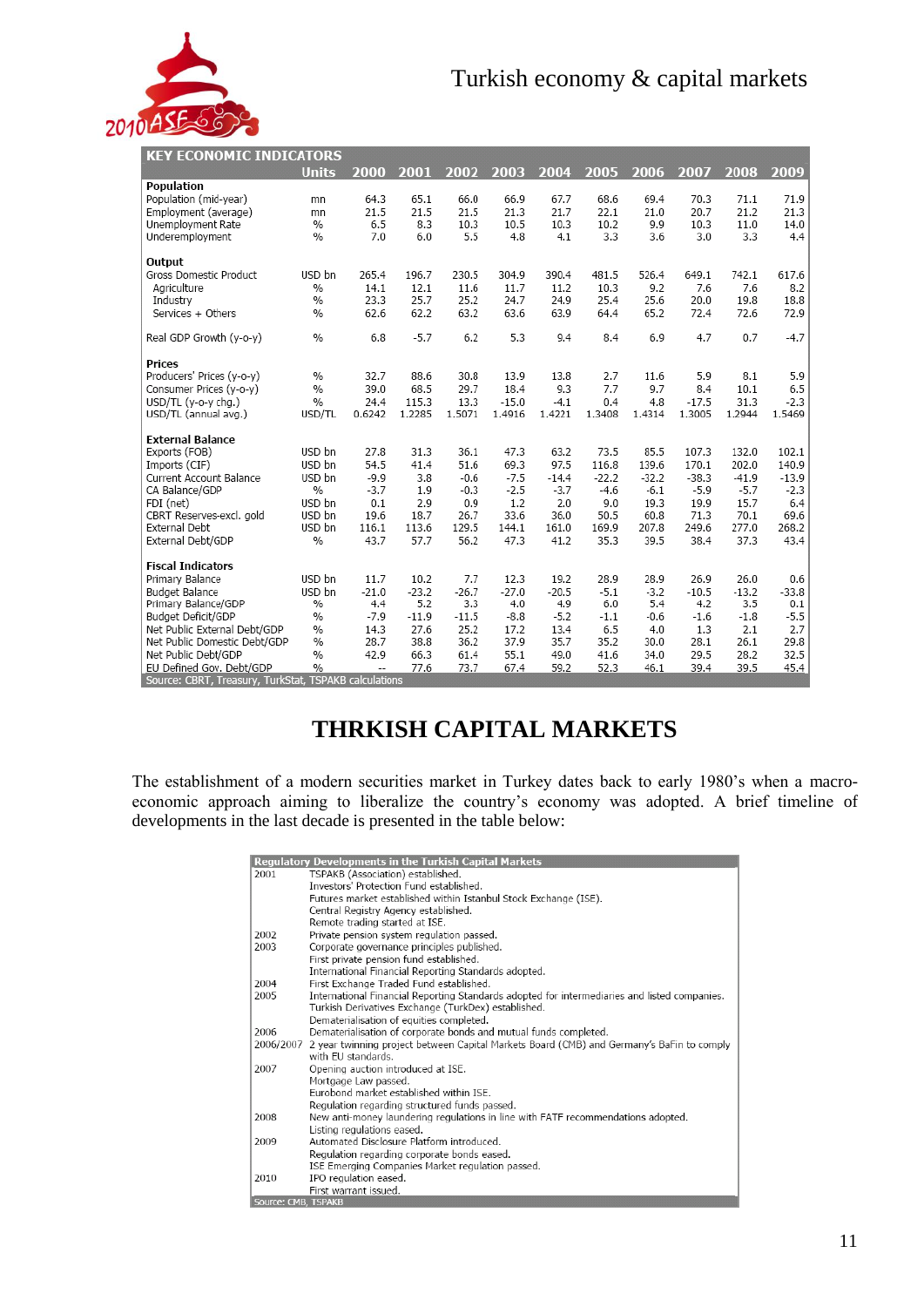

#### **Recent Developments in Capital Markets**

In the wake of the deterioration in expectations of global liquidity and the contraction in domestic demand, the Central Bank cut O/N interest rates to 6.50% in November 2009, compared to 16.75% in July 2008. In line with declining O/N rates, T-bill rates in the secondary markets also went down to below 10% in the last quarter of 2009, from above 20% a year ago.

After a 50% decline in the ISE-100 index in 2008, the Istanbul Stock Exchange recovered in 2009 as the index rose by 102% in US\$ terms. The index was rather stagnant in 1H2010; Mcap rose slightly to US\$ 247 billion, from US\$ 236 billion by end-2009, with the help of new listings. The IPO market revived in 2010, reacting to an amendment easing the IPO regulation and a public campaign encouraging firms to be listed. Secondary market activity recovered mainly starting from the second quarter of 2009.

#### **1. Equity Market**

As of June 2010, there are 334 listed companies on the Istanbul Stock Exchange. The number of listed companies was stagnating since 2007, furthermore a slight decline was observed as the number of IPOs remained limited amidst global financial turmoil.

| <b>Equity Market at a Glance</b> |                                                    |                   |                                                                                                                        |                                         |                |                  |  |  |  |  |
|----------------------------------|----------------------------------------------------|-------------------|------------------------------------------------------------------------------------------------------------------------|-----------------------------------------|----------------|------------------|--|--|--|--|
|                                  | No. of                                             |                   |                                                                                                                        |                                         | <b>Trading</b> | No. of           |  |  |  |  |
|                                  |                                                    | Listed No. of New |                                                                                                                        | <b>IPO Size<sup>1</sup></b> Market Cap. | <b>Volume</b>  | <b>Brokerage</b> |  |  |  |  |
|                                  | Companies <sup>1</sup>                             | Listings $1,2$    | (mn. \$)                                                                                                               | $(mn.$ \$                               | $(mn.$ \$      | <b>Firms</b>     |  |  |  |  |
| 2005                             | 306                                                | 11                | 1,790                                                                                                                  | 162,814                                 | 201,763        | 108              |  |  |  |  |
| 2006                             | 322                                                | 19                | 949                                                                                                                    | 163,775                                 | 229,642        | 105              |  |  |  |  |
| 2007                             | 327                                                | 11                | 3,389                                                                                                                  | 289,986                                 | 300,842        | 104              |  |  |  |  |
| 2008                             | 326                                                | 3                 | 1,895                                                                                                                  | 119,698                                 | 261,274        | 104              |  |  |  |  |
| 2009                             | 325                                                | 4                 | 76                                                                                                                     | 235,996                                 | 316,326        | 103              |  |  |  |  |
| 2010/06                          | 334                                                | 9                 | 779                                                                                                                    | 246,725                                 | 217,389        | 103              |  |  |  |  |
| Source: ISE                      |                                                    |                   |                                                                                                                        |                                         |                |                  |  |  |  |  |
|                                  |                                                    |                   | <sup>1</sup> : Including investment trusts and ETFs. Numbers may not add up due to delistings, relistings and mergers. |                                         |                |                  |  |  |  |  |
|                                  | $2$ : Including firms listed without a formal IPO. |                   |                                                                                                                        |                                         |                |                  |  |  |  |  |

Despite the limited number of newly listed companies, the IPO size was significant during 2005-2008. In fact, most of the proceeds reflect the recent privatisation process. The privatisation of two public banks in 2 005 and 2007, and that of Turk Telekom in 2008 totalled US\$ 5 billion, which corresponds to 62% of the IPO size during 2005-2008.

In 2009, thanks to an amendment in the capital market regulations; public companies (i.e. having more than 250 shareholders) were allowed to be listed after fulfilling certain conditions, without having to go through a formal IPO procedure. 2 companies were listed through this procedure in 2009.

With more favourable market conditions, the public campaign for encouraging IPOs, and the. amendment easing the IPO regulations, there has been 9 IPOs in the first half of 2010, while total proceeds reached US\$ 779 million.

ISE's market capitalization reached a record level of US\$ 301 billion in 2007. However in 2008, the ISE-100 index posted a 63% decline in US\$ terms and accordingly, total MCap dropped to US\$ 120 billion at the end of the year. MCap recovered starting from March 2009 and rose to US\$ 236 billion in December 2009.

ISE was the 6th best performer, with a 102% rise in the ISE-100 index, among the World Federation of Exchanges members in 2009. Although the index declined by 2% in US\$ terms in 1H2010, MCap continued to increase, reaching US\$ 247 billion, with the help of new listings. The average free float is 32% as of end June 2010.

Despite the 13% drop in 2008, the equity trading volume rose by 57% in US\$ terms between 2005 and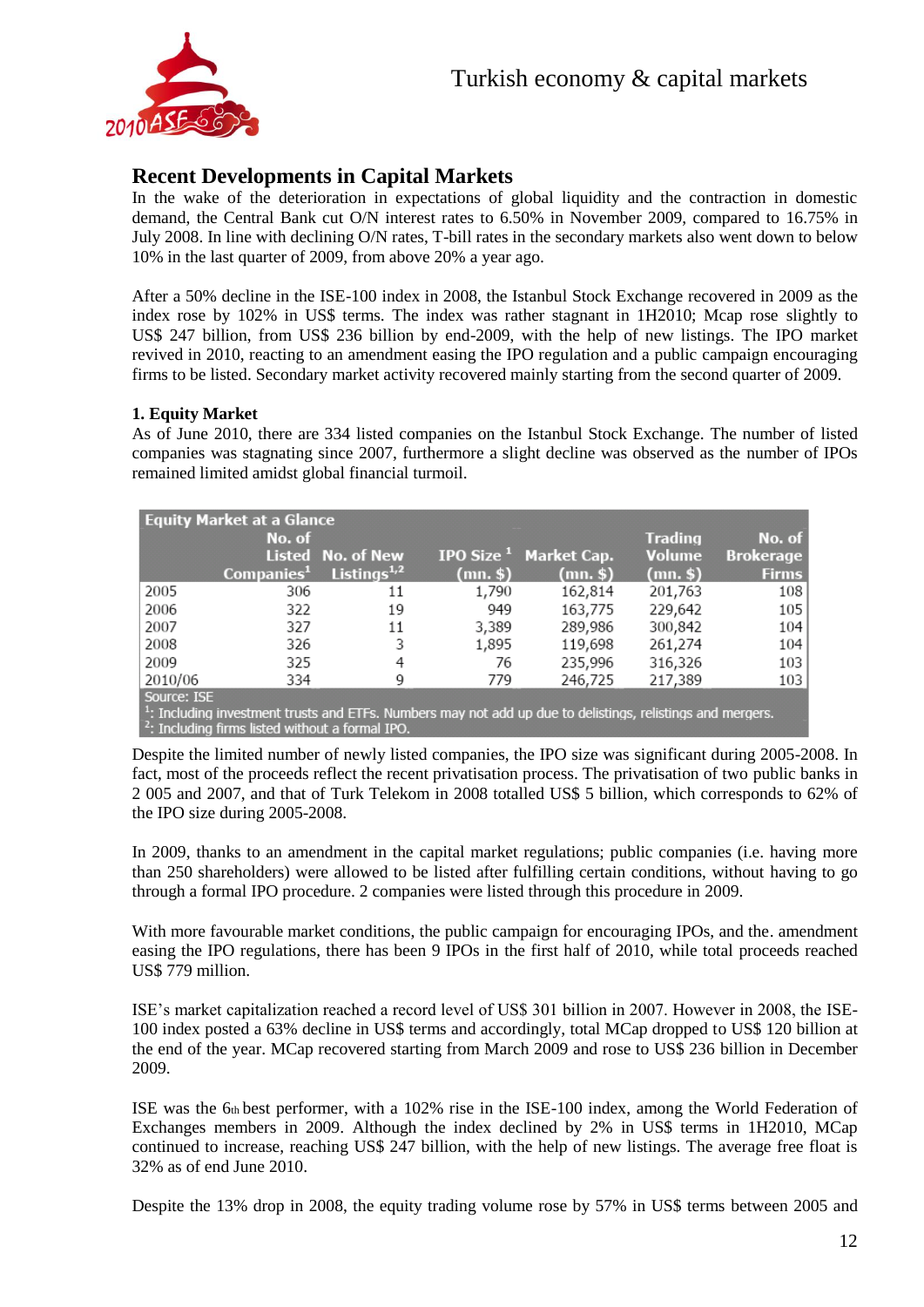

2009, reaching US\$ 316 billion. In January-June 2010, trading volume in equities reached US\$ 217 billion, up by 69% compared to the same period of last year.



The share of foreign investors in the equity trading volume was around 10% until 2004. With rising global interest for emerging markets, this share reached to a record-high 27% in 2008. However, after the crisis, this ratio went down to 14% in 2009, and remained stable in 1H2010.

#### **2. Bonds & Bills Market**

Interest rates in the secondary markets entered a downward path in recent years, in line with declining inflation and increased confidence in the Turkish economy. T-bill rates, which were around 70% by the end of 2001, dropped gradually to around 20% in 2008. They declined further to around 9% in 2009 in line with Central Bank's interest rate cuts.

Banks and brokerage firms compete in the fixed income market. 89% of T-bill trading volume, and 77% of repo trading volume has been generated by banks in the first half of 2010. These figures indicate the total amount of OTC and organised market volumes.

| <b>Fixed Income Trading Volume</b> |                                |             |                               |             |                          |             |  |  |  |  |
|------------------------------------|--------------------------------|-------------|-------------------------------|-------------|--------------------------|-------------|--|--|--|--|
|                                    | <b>ISE Markets</b><br>$T-Bill$ |             | <b>OTC Market</b><br>$T-Bill$ |             | <b>Total</b><br>$T-Bill$ |             |  |  |  |  |
| (bn.\$)                            | <b>Trading</b>                 | <b>Repo</b> | <b>Trading</b>                | <b>Repo</b> | <b>Trading</b>           | <b>Repo</b> |  |  |  |  |
| 2005                               | 359                            | 1,387       | 172                           | 251         | 531                      | 1,638       |  |  |  |  |
| 2006                               | 270                            | 1,770       | 140                           | 351         | 410                      | 2,122       |  |  |  |  |
| 2007                               | 279                            | 1,993       | 184                           | 375         | 463                      | 2,369       |  |  |  |  |
| 2008                               | 239                            | 2,274       | 164                           | 366         | 404                      | 2,640       |  |  |  |  |
| 2009                               | 270                            | 1,929       | 135                           | 330         | 405                      | 2,259       |  |  |  |  |
| 2010/06                            | 158                            | 1,058       | 76                            | 149         | 234                      | 1,206       |  |  |  |  |
| Source: ISE                        |                                |             |                               |             |                          |             |  |  |  |  |

Repo volume increased significantly since 2004 to reach US\$ 2.6 trillion in 2008. Total repo trading volume declined to US\$ 2.3 trillion in 2009, as interest rates declined. In the first half of 2010 it has reached US\$ 1.2 trillion, which implies a 9% increase compared to last year.

Trading volume in T-bills is quite stable in recent years, recording an average of around US\$ 450 billion. In January-June 2010, T-bill trading volume rose by 18% y-o-y in US\$ basis. Note that Turkish bonds and bills market is dominated by Treasury bills. Outstanding corporate bonds represent less than 1% of the government debt.

#### **3. Money Market**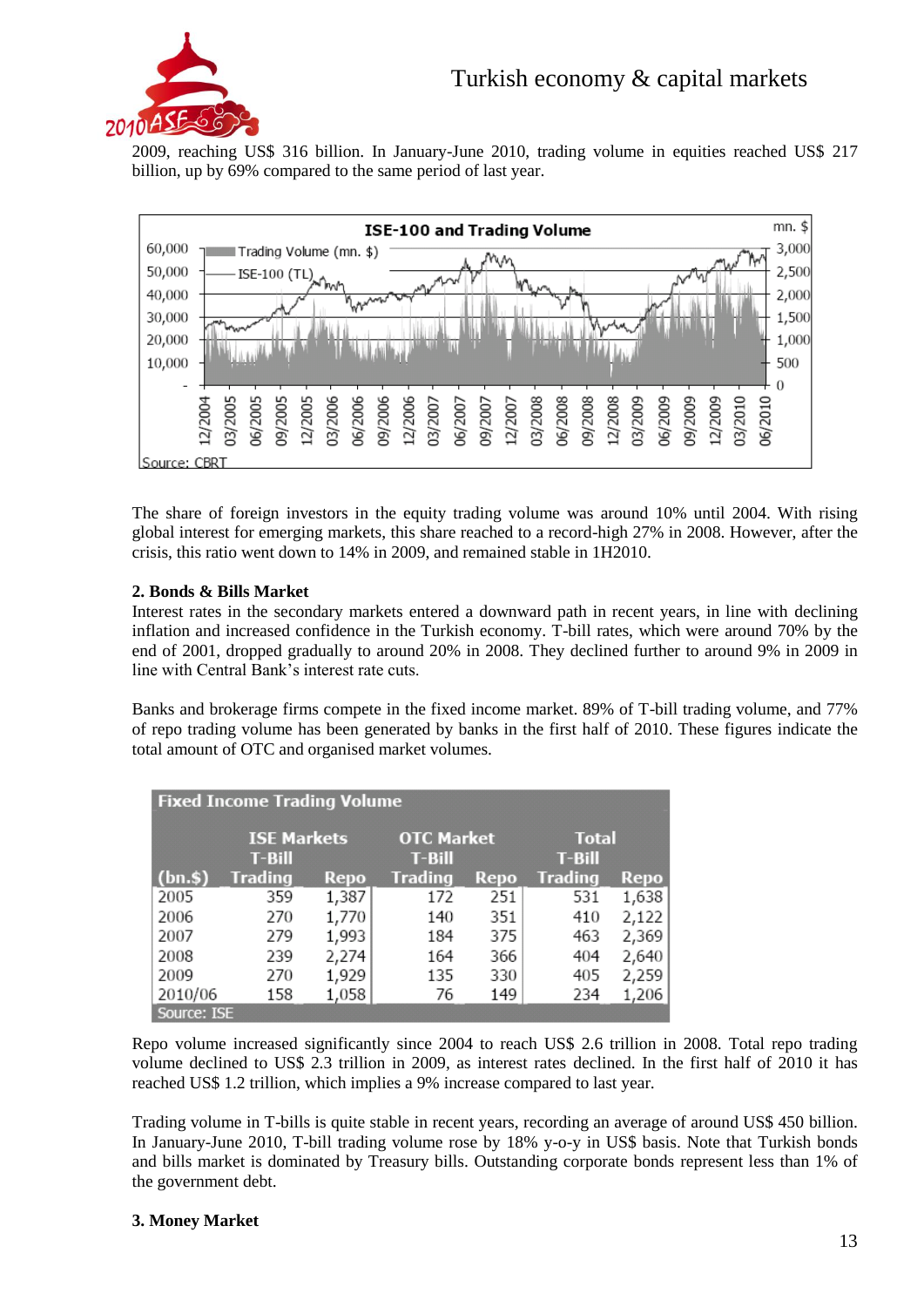

As stated above, Turkish Central Bank pursues an inflation-targeting policy. Following the global financial crisis, starting from the last quarter of 2008, the Central Bank has taken measures to support the liquidity of the financial system, and reduced O/N rates. Amidst contracting domestic demand, the O/N rates were reduced by 10.25 percentage points to 6.5% in November 2009. Rates were kept unchanged in 2010.

The trading volume in the money market declined by 20% to US\$ 18 billion in 2009, with an average daily transaction volume of US\$ 73 million.



#### **4. Futures Market**

The futures market TurkDex has been growing steadily since its launch in 2005, although there has been a moderation in the growth rate since 2008. In 2009, total trading volume rose by 34% to US\$ 216 billion as 1Q09 was sharply affected by the crisis. The first half of 2010 points to a 59% increase y-o-y.

Contrary to the fixed income market, brokerage firms get the lion's share in futures trading. Brokerage firms' share of trading volume was 86% in January-June 2010.

There are 4 groups of contracts, as shown in the table. Trading is concentrated mainly in equity index contracts. Currency contracts based on US\$/TL and  $E$ /TL exchange rates come in second place.

| <b>Futures Market Main Indicators</b> |                                |           |            |            |            |                       |  |  |  |  |  |
|---------------------------------------|--------------------------------|-----------|------------|------------|------------|-----------------------|--|--|--|--|--|
|                                       | <b>No. of Contracts Traded</b> |           |            |            |            |                       |  |  |  |  |  |
|                                       | 2005                           | 2006      | 2007       | 2008       | 2009       | 2010/06               |  |  |  |  |  |
| Index                                 | 164,931                        | 2,194,245 | 17,016,913 | 40,334,968 | 65,399,748 | 30,608,856            |  |  |  |  |  |
| Currency                              | 1,603,797                      | 4,429,502 | 7,849,609  | 14,110,292 | 13,912,680 | 3,252,082             |  |  |  |  |  |
| Commodity                             | 2,184                          | 3,318     | 401        | 420        | 564        | 64                    |  |  |  |  |  |
| Interest Rate                         | 396                            | 1,438     | 110        | 27,155     | 118,351    | 81,490                |  |  |  |  |  |
| Total                                 | 1,771,308                      | 6,628,503 | 24,867,033 | 54,472,835 |            | 79,431,343 33,942,492 |  |  |  |  |  |
| Trading Volume (mn. \$)               |                                |           |            |            |            |                       |  |  |  |  |  |
|                                       | 2005                           | 2006      | 2007       | 2008       | 2009       | 2010/06               |  |  |  |  |  |
| Index                                 | 491                            | 7,411     | 82,740     | 145,425    | 201,005    | 138,204               |  |  |  |  |  |
| Currency                              | 1,671                          | 4,714     | 8,017      | 15,165     | 14,631     | 3,355                 |  |  |  |  |  |
| Commodity                             |                                | 3         | 0          | 77         | 384        | 310                   |  |  |  |  |  |
| <b>Interest Rate</b>                  | 15                             | 18        | 3          | 3          | 3          | $\Omega$              |  |  |  |  |  |
| Total                                 | 2,177                          | 12,147    | 90,759     | 160,669    | 216,024    | 141,869               |  |  |  |  |  |
| Source: TurkDex                       |                                |           |            |            |            |                       |  |  |  |  |  |

#### **5. Asset Management**

Institutional investors' total portfolio rose by 35% to US\$ 28 billion in 2009, in line with the decline in interest rates and rising equity index. Total assets under management contracted slightly in 1H10, mainly reflecting the depreciation of the Turkish lira.

Indeed, there are two major classes of mutual funds in Turkey; fixed income and equity. Fixed income funds are the leading group, constituting 2/3 of total assets. Equity mutual funds represent only 2.5% of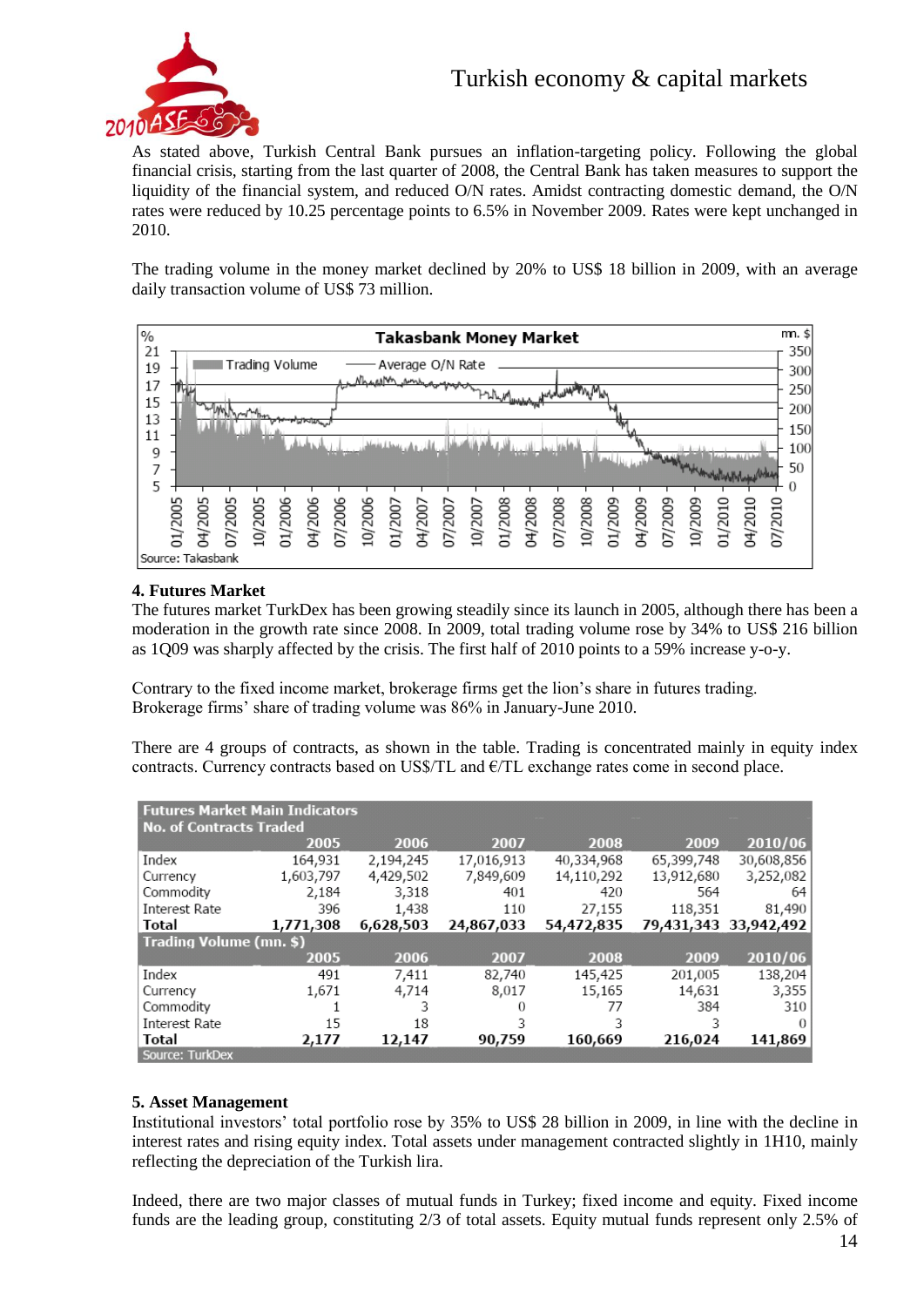

total assets, despite the recovery since 2009.

On the other hand, the private pension system that was introduced towards the end of 2003 has been growing exponentially. Pension funds' assets continued to increase even in 2008, and reached US\$ 6.5 billion as of June 2010. Their share in total managed assets reached 24%, up from 10% at end-2006.

| <b>Institutional Investors</b> |        |        |        |        |        |         |
|--------------------------------|--------|--------|--------|--------|--------|---------|
| $(mn.$ \$                      | 2005   | 2006   | 2007   | 2008   | 2009   | 2010/06 |
| Mutual Funds-Fixed Income      | 20,977 | 15,701 | 21,670 | 15,253 | 19,047 | 18,047  |
| Mutual Funds-Equity            | 786    | 599    | 762    | 365    | 674    | 736     |
| Private Pension Funds          | 913    | 2,048  | 3,813  | 4,193  | 6,084  | 6,554   |
| Real Estate Inv. Trusts        | 1,864  | 1,487  | 2,723  | 776    | 1,904  | 1,951   |
| <b>Investment Trusts</b>       | 360    | 280    | 317    | 152    | 339    | 330     |
| Exchange Traded Funds          | 40     | 88     | 226    | 128    | 170    | 124     |
| Venture Capital Inv. Trusts    | 69     | 68     | 63     | 27     | 55     | 93      |
| Total                          | 25,010 | 20,271 | 29,574 | 20,895 | 28,273 | 27,834  |
| Source: CMB                    |        |        |        |        |        |         |

Investment trusts have to be listed on the ISE and there is no significant growth in this segment. Although real estate investment trusts (REITs) were becoming more popular in recent years, they were hit by the global financial crisis.

Exchange traded funds (ETFs) were introduced to the market in 2005 and their assets grew quickly to reach US\$ 226 in 2007. Despite a recovery in 2009, ETF's total assets declined by 27% in the first half of 2010.

## **AGENDA OF THE TURKISH CAPITAL MARKETS**

Turkish capital markets currently depend on a few products; namely equities, government bonds and bills, mutual funds and futures. However, the market is expanding and new products are being introduced and developed. The latest amendments and potential development areas for the near future are briefly summarized below

#### **Harmonisation with the EU Regulations**

.

The Capital Markets Board conducted a twinning project with the German BaFIN in 2006-2007. In that study, Turkish regulations were reviewed and their conformity to European Union regulations was analyzed. It has been concluded that Turkish regulatory structure is in line with the EU standards to a large extent. Yet, amendments to most regulations are being implemented gradually.

In July 2010, a series of new regulations, aiming largely at hindering market manipulation were announced by CMB. They will be put in place as of October 2010. Principles regarding the procedures for voluntarily delisting were also recently released.

On the other hand, the Turkish Commercial Law draft, being discussed in the parliament, is expected to introduce buy-backs, which are not currently allowed.

#### **Istanbul as a Financial Centre**

The government has undertaken a project in order to make Istanbul a regional financial center. Studies have started under the coordination of the government and working groups have been formed in early 2009, with the contribution of 81 public and private institutions, non-governmental organisations (including TSPAKB) and universities.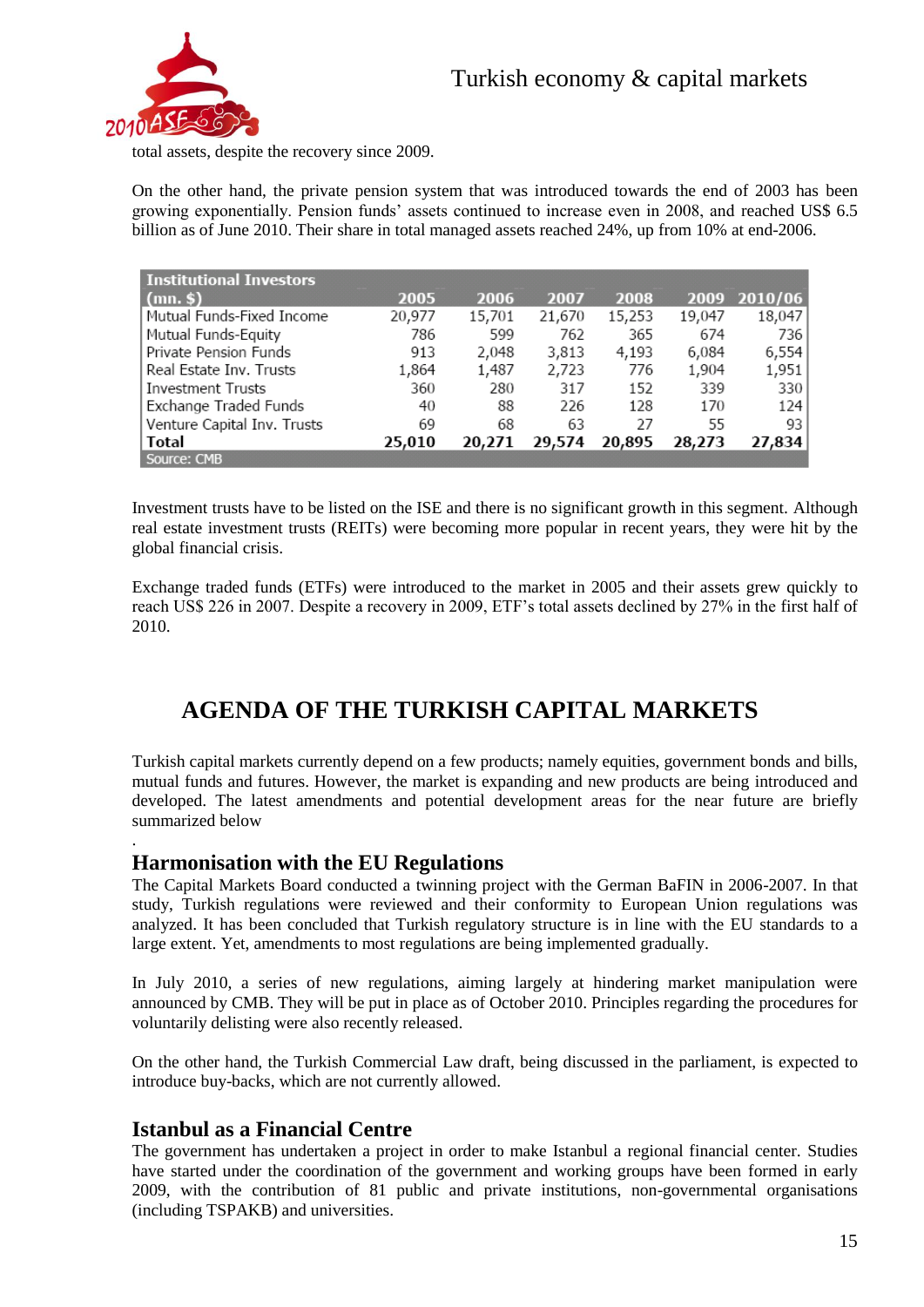

These studies propose revisions and reforms in a wide range of areas including the justice system, regulatory and supervisory framework, diversification of financial services, taxation policies, human resources and infrastructure. The resulting Strategy Document was made public in October 2009.

#### **Introduction of New Investment Instruments**

Although the size of the corporate bond market is limited in the Turkish capital markets, the issuance of corporate bonds is reviving, as interest rates went down to historically low levels, and thanks to a recent amendment in the related regulations.

On the other hand, new regulation regarding the issuance of company and covered warrants has been passed in 2009. The first covered warrant was listed in July 2010.

The amazing growth of TurkDex indicates the appetite of Turkish investors for derivatives.Currently, the market is expecting the introduction of single-stock futures and options.

In 2009, the ISE established the Emerging Companies Market in order to create a transparent and organized trading platform for companies with high growth potential. A sponsor-based system was put in place for SMEs. Nevertheless, there are no companies listed on this market as of July 2010.

Although the mortgage regulation was passed in 2007, there are still no mortgage related securities, which is not a surprise given the global crisis.

#### **Market Infrastructure Reforms**

Regulations regarding trading procedures in the equity market were amended in last few years. Trading hours were extended gradually (by 30 minutes in 2008, and by an additional 30 minutes in 2009), in order to converge to developed markets' time zones. In addition, opening sessions were introduced for the first (2007), and the second (2009) trading sessions.

In September 2008, ISE introduced new regulations to allow the listing of public companies on the stock market, without going through a formal IPO procedure. According to Turkey's regulations, companies with more than 250 shareholders are considered public, and have to be registered with the CMB.

In June 2009, ISE introduced the "Automated Disclosure Platform", which is a website enabling listed companies to release any information, required to be publicly disclosed in compliance with the respective legislation. The website serves in Turkish and English.

In November 2009, ISE launched the Collective Products Market. This market is dedicated to shares of investment trusts, real estate investment trusts, venture capital investment trusts,Exchange Traded Funds, warrants and other structured products.

In May 2010, ISE introduced a new borrowing market for companies whose stocks are traded on ISE. Those companies (excluding watch list companies) will be able to issue debt instruments on the Offerings Market for Qualified Investors without issuing a prospectus and a circular.

#### **IPO Encouragement Campaign**

The Istanbul Stock Exchange, the Capital Markets Board, the Union of Chambers and Commodity Exchanges of Turkey, and the Association of Capital Market Intermediary Institutions of Turkey signed a protocol to encourage public offerings in 2008. Within the context of the protocol, a series of seminars, conferences and private meetings are organised across the country in order to increase the awareness among the companies about public offerings; inform them about the benefits and procedures of an IPO.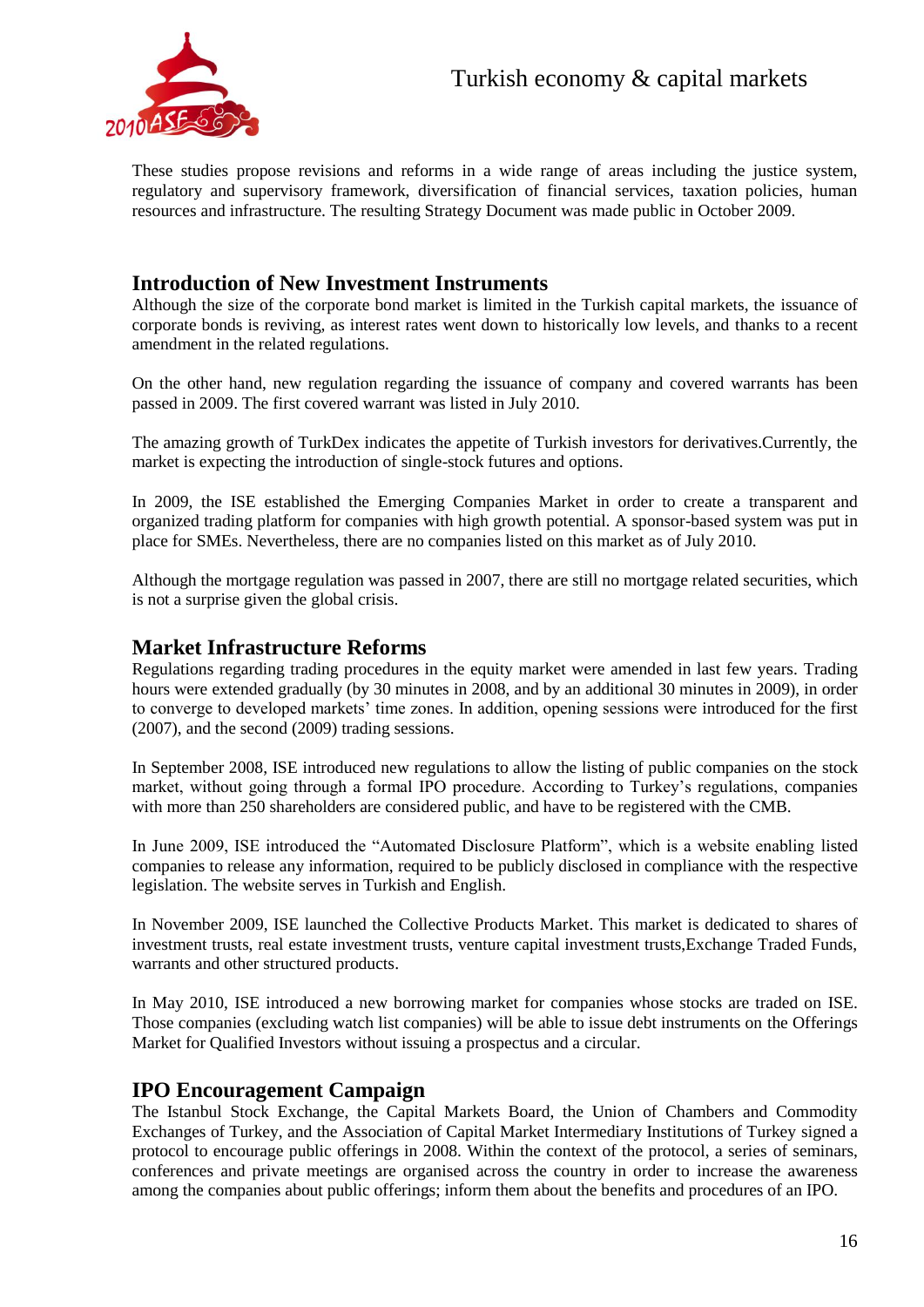

#### **TSPAKB Projects**

Until 2010, the exams for the licensing of capital market professionals were held by the Capital Markets Board, whereas the licenses are issued by the Association. In March 2010, licensing exams were held jointly by TSPAKB and CMB for the first time.

TSPAKB works on a broad based financial literacy survey. The results of the survey will help the Association to develop an effective investor education program to assist investors in making financial decisions. The Association plans to organize a comprehensive investor education program, in cooperation with relevant financial sector institutions.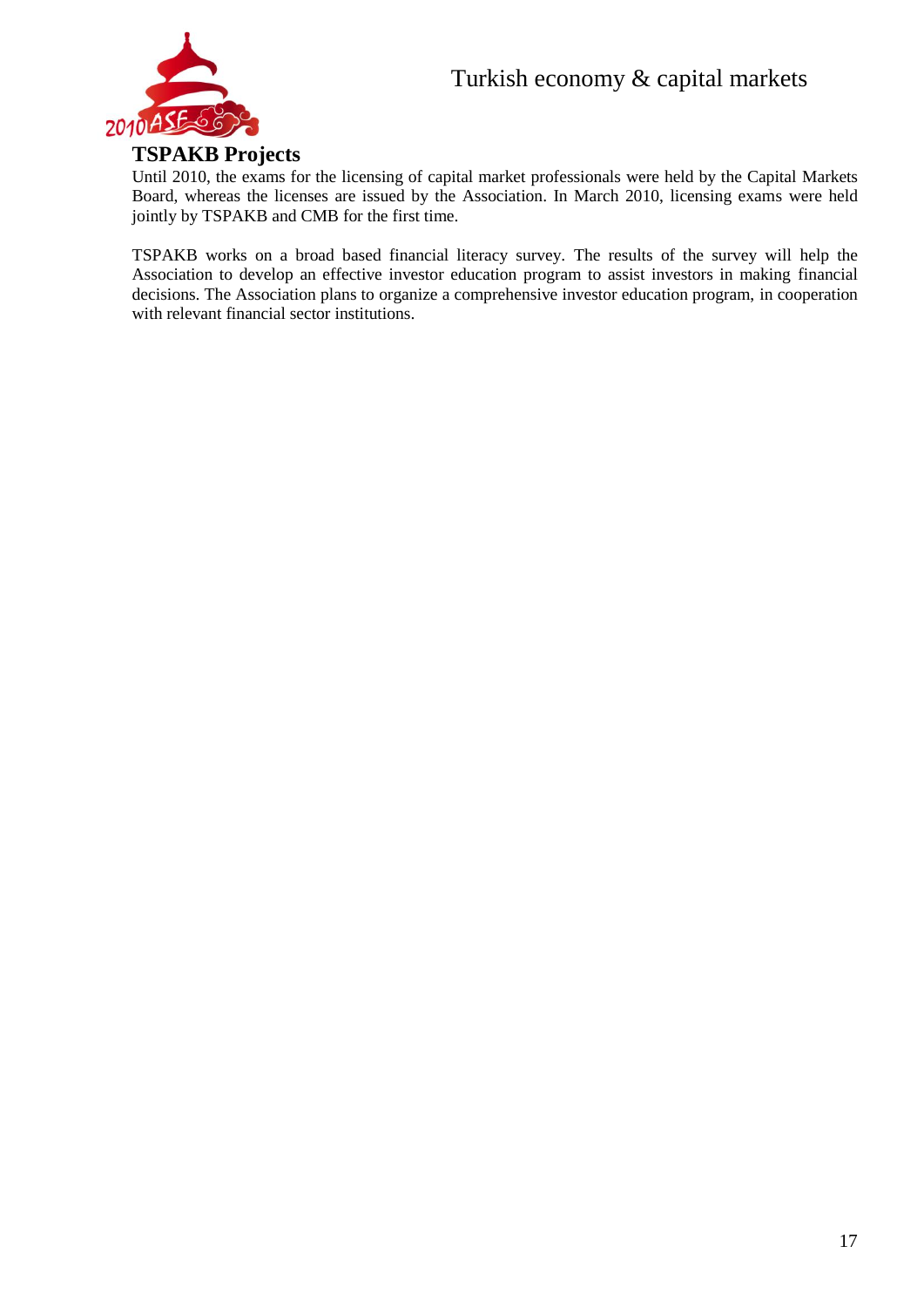

THE ASSOCIATION OF CAPITAL MARKET INTERMEDIARY INSTITUTIONS OF TURKEY Buyukdere Caddesi No: 173 1. Levent Plaza A Blok Kat: 4 1. Levent 34394 Istanbul Telephone: +90 212 280 85 67 Fax: +90 212 280 85 89 www.tspakb.org.tr